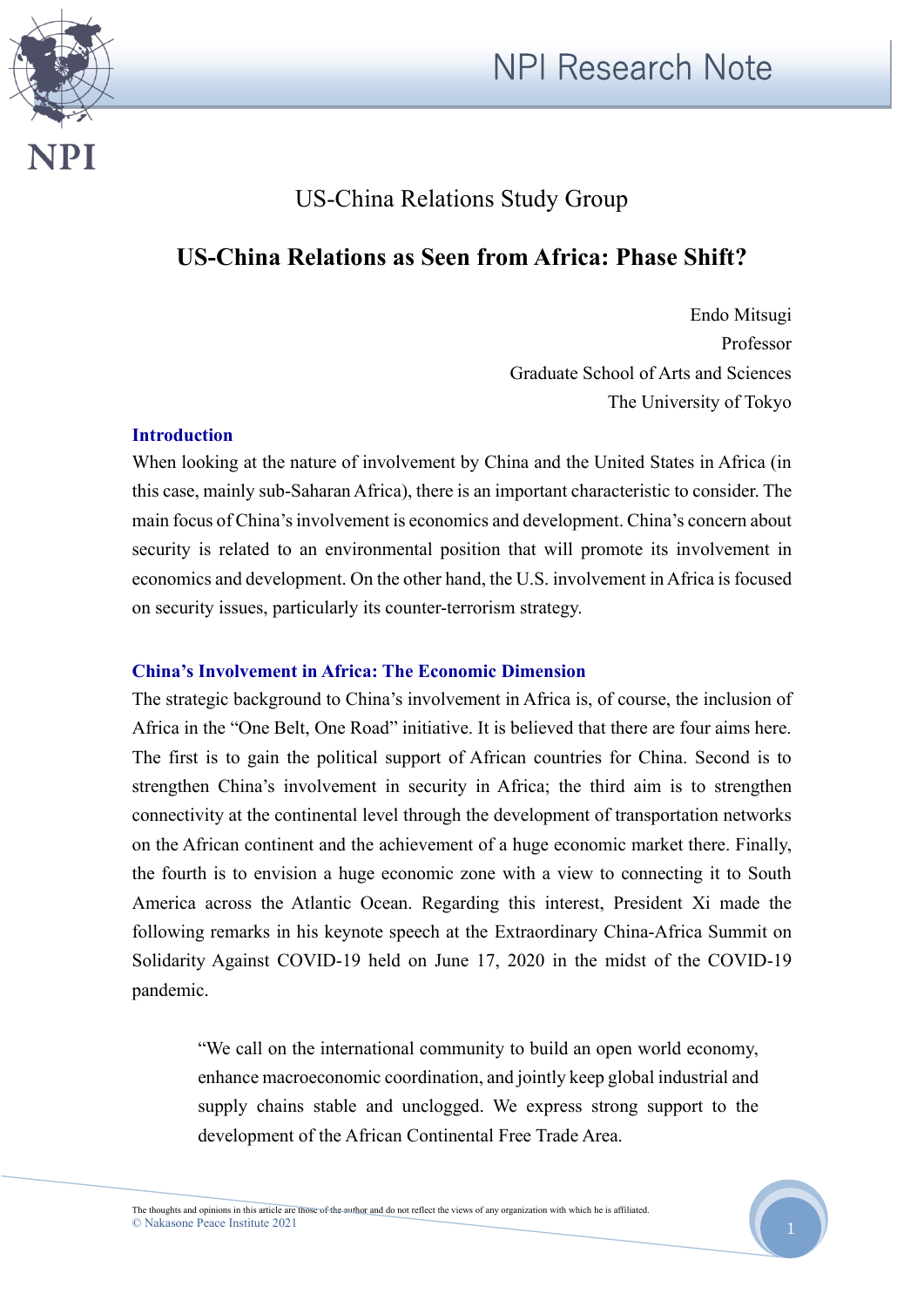"We recognize the importance of digitalization in the post-COVID-19 era and support efforts to speed up the development of Africa's digital economy and expand exchanges and cooperation on digitalization, information and communication technologies, especially tele-medicine, tele-education, 5G and big data."<sup>1</sup>

The African Continental Free Trade Area (AfCFTA) is an African-led economic zone initiative that was originally scheduled to be operational on July 1, 2020, but, due to the effects of the COVID-19 pandemic, it is set to begin on January 1, 2021.

In addition, China's large-scale infrastructure construction in recent years has replaced the symbolic buildings of the 2000s (African Union (AU) headquarters, stadiums, and ministry buildings) with industrial hubs and transportation infrastructure such as ports and railroads, which are considered to be directly related to economic activities. Two representative examples in the area of port facilities are the construction of the multipurpose port of Doraleh in Djibouti and the establishment of a free trade zone in the port of Djibouti. The construction of these was jointly financed by the China Merchants Group, the Djibouti Ports & Free Zones Authority, and the Corporation for the Management of the Free Trade Zone of Djibouti. China paid 45.6% of the \$560 million cost of building the Doraleh-based multipurpose port, which was completed in May 2017 (financed by the Export-Import Bank of China). In addition, the Djibouti International Free Trade Zone, the largest in Africa with a total area of 48 square kilometers (more than four times the size of Tokyo's Haneda Airport), will be built and operated by a group of Chinese companies at a cost of \$3.5 billion, although China's share is not clear. It is also a project that symbolizes a base of the "One Belt, One Road" concept. Facing the Red Sea, Djibouti is located at a strategic point on the maritime transportation route leading from the Indian Ocean to the Suez Canal that passes through the Mediterranean Sea, and is positioned as a hub port under the "One Belt, One Road" concept in the long term.

The 750-kilometer Djibouti-Ethiopia Railway, which connects Djibouti with Addis Ababa, the capital of Ethiopia, a major regional power in the Horn of Africa region, was opened in 1917 during the colonial era, but was aging rapidly. With a total investment of \$4 billion (the Export-Import Bank of China has a 70% stake), the railroad was converted to standard-gauge rails and renovation work to electrify the entire line began in 2012. The entire line was newly opened to traffic in October 2016. With the opening of this railroad, the travel time that used to take three days by car was reduced to ten hours. This project is also an important part of the "One Belt, One Road" initiative, and its opening means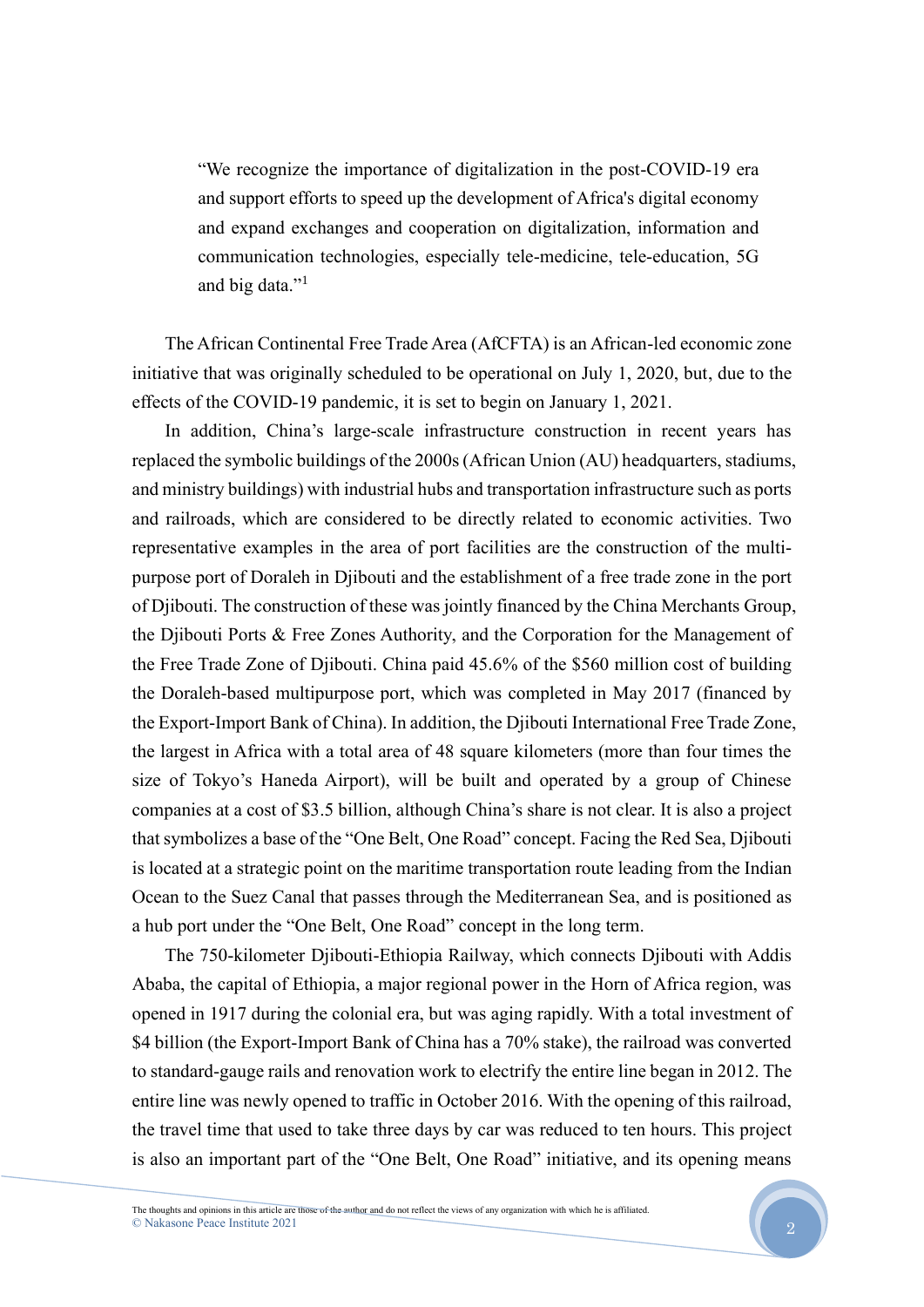that Ethiopia, as a landlocked country, has a very important route to the port.

In East Africa, China was involved in the construction of a 480 km long standard gauge railroad between the port city of Mombasa and the capital city of Nairobi in Kenya at a total cost of \$3.8 billion (90% of which was invested by the Export-Import Bank of China). Previously, the railway was a single line with narrow-gauge rails, and it took 12 hours to travel one way. The project was built to improve the efficiency of railroads in Kenya and was completed in May 2017. The one-way travel time was reduced to four and a half hours, and the number of users exceeded 1.5 million in the first year of operation, while the volume of cargo transported by rail increased tenfold, resulting in more efficient movement of people and goods. In addition to extending the railroad to the landlocked countries of Uganda and Rwanda, there are also plans to connect it to the Djibouti-Ethiopia railroad.

#### **China's Involvement in Africa: The Security Dimensions**

In addition, under the leadership of President Xi Jinping, China is seeking to strengthen its security cooperation in Africa. The background for this effort is that it is not desirable to have an unstable security environment in Africa, which is perceived to be a part of the "One Belt, One Road" initiative. In a speech to the UN General Assembly in September 2015, President Xi announced that China would provide \$100 million in military assistance to the African Union (AU) over the next five years. Using this support, in addition to developing the AU's African Standby Force (ASF) and strengthening its emergency response capabilities, the report also mentions the deployment of the first helicopter unit in UN peacekeeping operations in Africa. The Sixth Forum on China-Africa Cooperation (FOCACVI) held in Johannesburg in December of the same year also referred to comprehensive security cooperation, and the "Action Plan 2016-2018" formulated here states that the AU will provide \$60 million in military assistance to the African Peace and Security Architecture (APSA) initiative over a three-year period.

He also mentioned a new approach regarding cooperation with UN peacekeeping operations in his speech to the UN General Assembly in September 2015. China announced the intention to lead the creation of a permanent police squadron for peacekeeping, as well as a peacekeeping standby force of 8,000 people. This announcement was praised because it would lead to a quicker response to the often delayed formation of peacekeeping forces. Furthermore, China has been eager to dispatch combat troops in UN peacekeeping operations in addition to responding to non-combat areas such as logistics, transport, and medical personnel. It is interesting to note, however,

3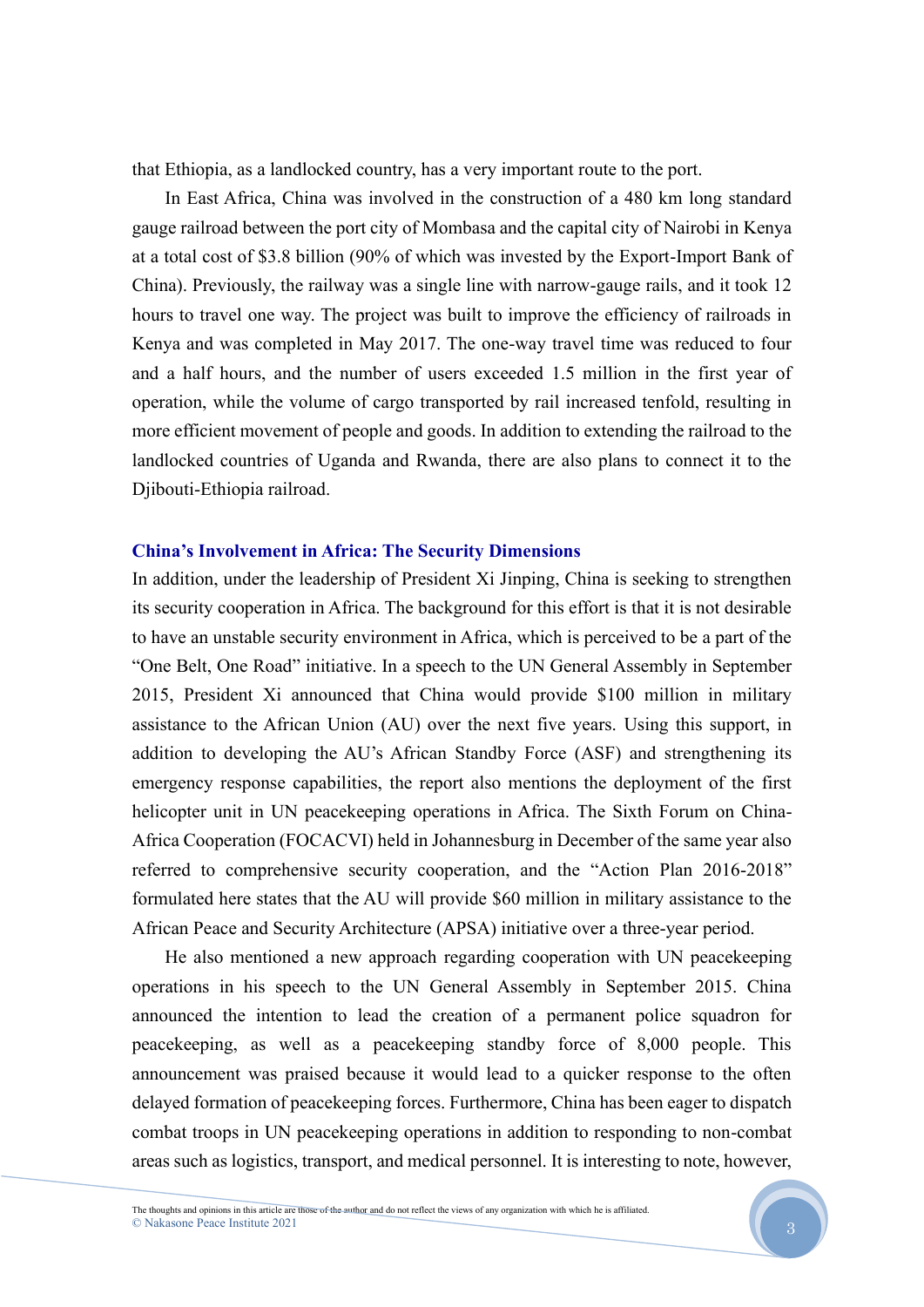that under the current UN peacekeeping system with its decentralized and fragmented command and control structure, each country's deployed troops have a high degree of freedom in their activities, and China's People's Liberation Army has also shown a kind of "soft power" activity, such as providing free medical services, donating school supplies to schools, teaching Chinese language and martial arts, and building relationships with local communities. This can be said to be an aspect of trying to improve the image of the People's Liberation Army both locally and in China.

#### **China's Involvement in Africa: Debt Trap Diplomacy?**

The so-called "debt trap diplomacy," which has been pointed out as a cause for concern in recent years regarding the "One Belt, One Road" initiative, has become an issue for China as well. There have been moves to suspend or cancel the continuation of infrastructure construction projects receiving huge loans from China due to unprofitability, excessive debt, and even problems with the terms of the loan contracts. In 2018, President Bio of Sierra Leone in West Africa canceled the construction of a new airport, which was planned to be built with a loan from China. In Tanzania, while President Magufuli made welcome remarks about Chinese aid, he also made a decision in June 2019 to halt construction plans by a Chinese company for the Bagamoyo port near Dar es Salaam, rejecting requests for rental years and tax exemptions. Although Tanzania has taken a firm stance of not accepting foreign investment that is not advantageous, the construction of Bagamoyo Port was agreed upon during President Xi's visit to Africa in 2013 immediately after his inauguration. However, as the project is a symbol of the "One Belt, One Road" initiative, Tanzania showed a strong sense of caution.

In light of these circumstances, President Xi made the following statement at the China-Africa Unity Infectious Disease Control Special Summit held on June 17, 2020.

"Within the FOCAC framework, China will cancel the debt of relevant African countries in the form of interest-free government loans that are due to mature by the end of 2020. For those African countries that are hardest hit by the coronavirus and are under heavy financial stress, China will work with the global community to give them greater support, by such means as further extending the period of debt suspension, to help them tide over the current difficulty. We encourage Chinese financial institutions to respond to the G20's Debt Service Suspension Initiative (DSSI) and to hold friendly consultations with African countries according to market principles to work

4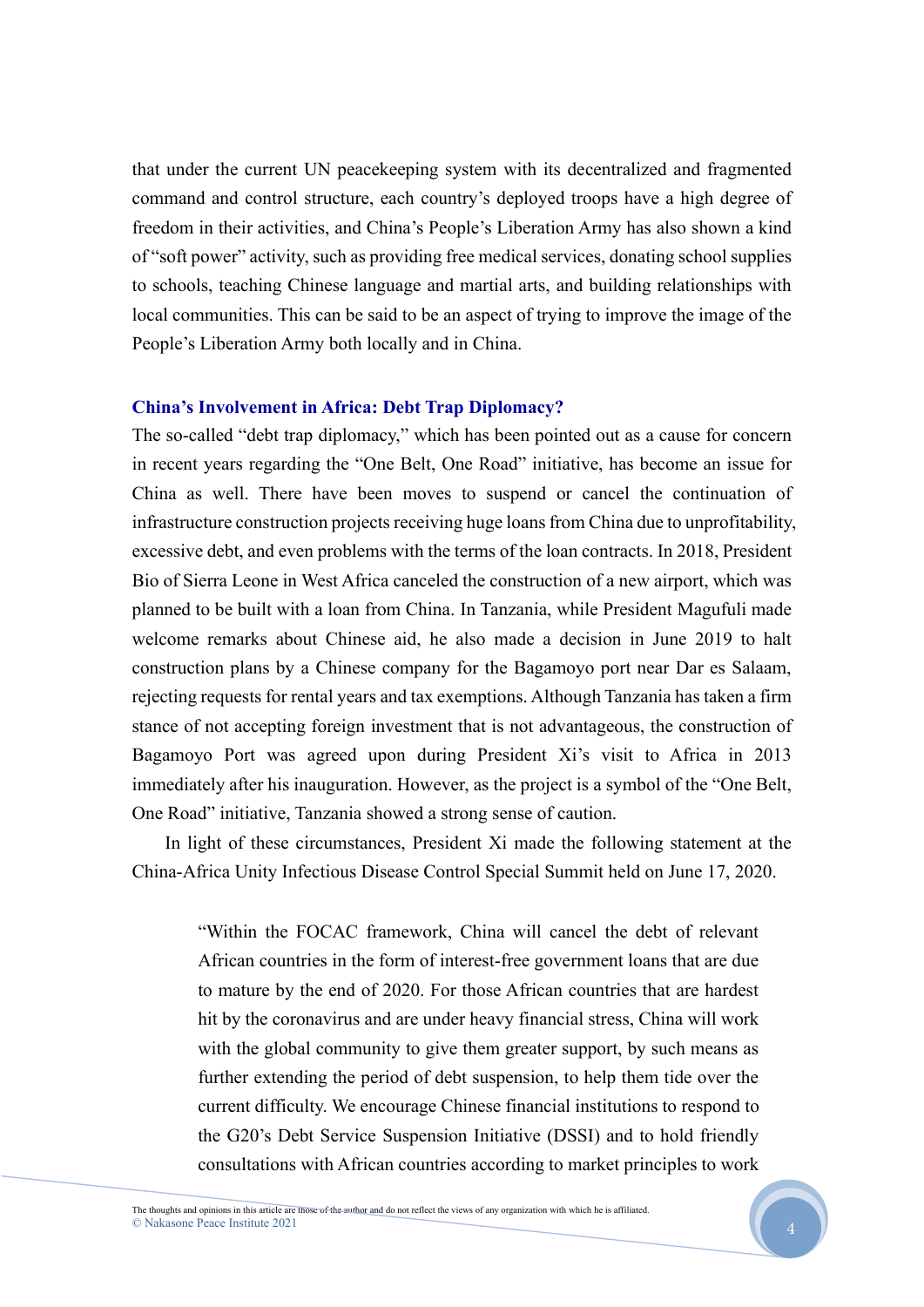out arrangements for commercial loans with sovereign guarantees. China will work with other members of the G20 to implement the DSSI and, on that basis, urge the G20 to extend debt service suspension still further for countries concerned, including those in Africa."<sup>2</sup>

Specific measures for debt repayment will be negotiated on an individual basis from now on.

#### **U.S. Involvement in Africa**

From the economic point of view, U.S. policy toward Africa is basically a continuation of the African Growth and Opportunity Act (AGOA), a policy conceived during the Clinton administration. This is a policy of essentially zero tariffs on imports from Africa, which will be reviewed in FY2025. Under the Trump administration, the "Prosper Africa" program ("Prosper Africa") was mentioned in the "New Africa Strategy" announced by then Assistant Secretary of State for National Security Bolton in December 2018. The aim of this program is to promote private investment in Africa by supporting the development of an environment for private investment by USAID, but there have been doubts about the implementation of this program, such as the lack of sufficient budgetary measures for this purpose.

As mentioned at the beginning of this article, the United States' primary concern is its counterterrorism strategy, and, in November 2002, it established Camp Lemonnier in Djibouti, where about 2,000 troops have been stationed. Currently, its activities are centered on un-manned aerial vehicle (UAV) attacks targeting al-Shabaab in Somalia, and it is also looking at the situation in the Gulf, including that in Yemen on the other side of the Red Sea. In this connection, the U.S. has been involved in the development of human resources for peacekeeping operations in Africa (including counterterrorism) through military training programs since the Clinton administration. Bases for the counterterrorism strategy have also been set up in West Africa, with drone stations in Niamey and Agadez, the capital of Niger, where about 800 U.S. soldiers are stationed, and in Ouagadougou, the capital of Burkina Faso, where about 120 troops are stationed.

### **Area of U.S.-China Tension: The Horn of Africa or the Red Sea?**

The U.S.-China relationship, having gone through different phases of involvement as mentioned above, has been multi-layered with various actors in recent years. What

The thoughts and opinions in this article are those of the author and do not reflect the views of any organization with which he is affiliated. © Nakasone Peace Institute 2021